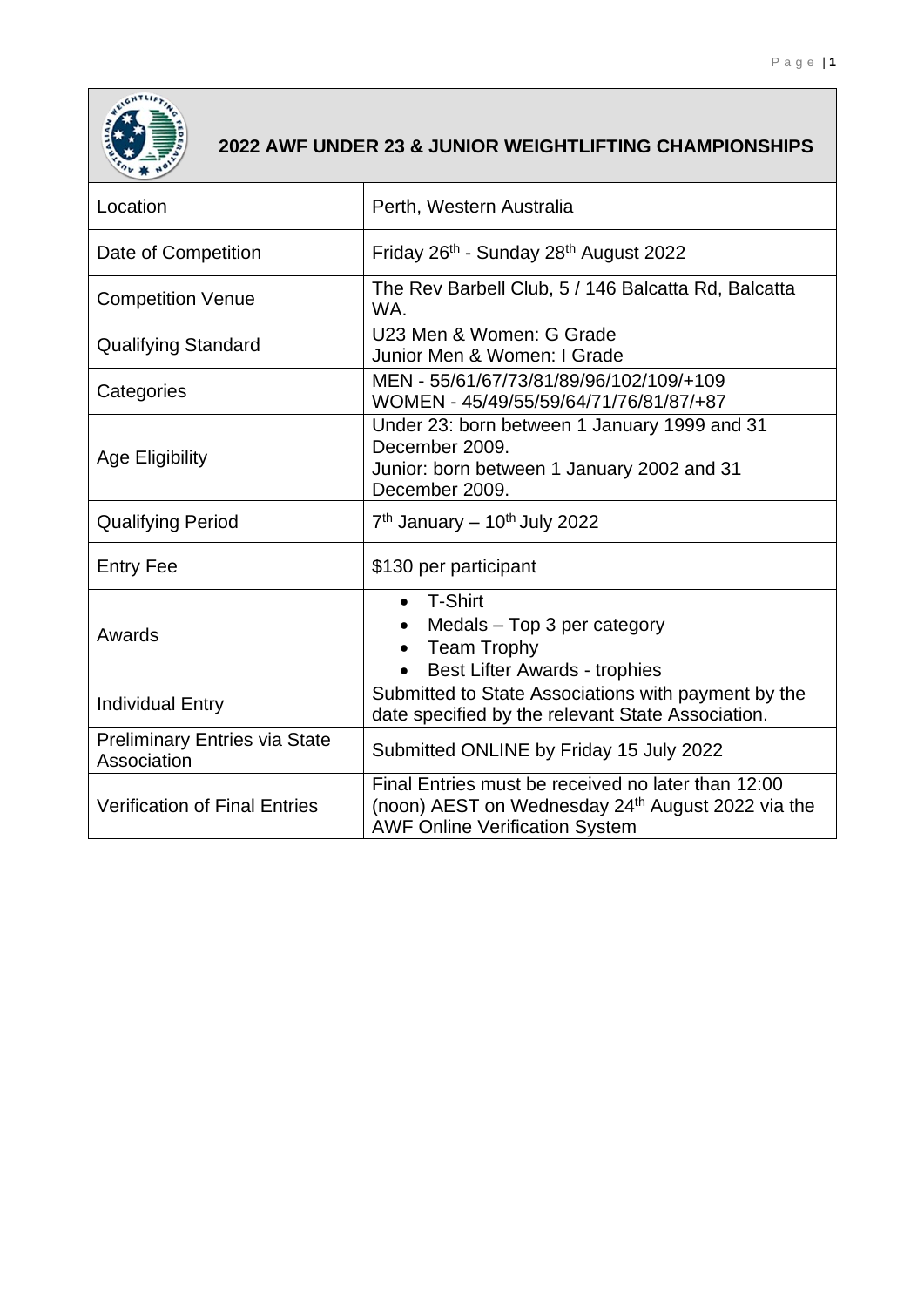÷.

| Minimum Qualifying Standards - Under 23: G Grade. F=Female; M=Male. |              |                  |              |
|---------------------------------------------------------------------|--------------|------------------|--------------|
| <b>Category</b>                                                     | <b>Total</b> | <b>Category</b>  | <b>Total</b> |
| F45                                                                 | 104          | M <sub>55</sub>  | 163          |
| F49                                                                 | 112          | M61              | 176          |
| F <sub>55</sub>                                                     | 123          | M67              | 187          |
| F <sub>59</sub>                                                     | 129          | M73              | 197          |
| F64                                                                 | 136          | M81              | 208          |
| F71                                                                 | 145          | M89              | 218          |
| F76                                                                 | 149          | M96              | 225          |
| F81                                                                 | 153          | M102             | 230          |
| F87                                                                 | 158          | M <sub>109</sub> | 235          |
| F87+                                                                | 167          | M109+            | 253          |

 $\mathbf{r}$ 

| Minimum Qualifying Standards - Junior: I Grade. F=Female; M=Male. |              |                 |              |
|-------------------------------------------------------------------|--------------|-----------------|--------------|
| Category                                                          | <b>Total</b> | <b>Category</b> | <b>Total</b> |
| F45                                                               | 88           | M <sub>55</sub> | 138          |
| F49                                                               | 95           | M61             | 149          |
| F <sub>55</sub>                                                   | 104          | M67             | 158          |
| F <sub>59</sub>                                                   | 109          | M73             | 167          |
| F64                                                               | 115          | M81             | 176          |
| F71                                                               | 122          | M89             | 184          |
| F76                                                               | 126          | M96             | 190          |
| F81                                                               | 130          | M102            | 194          |
| F87                                                               | 133          | M109            | 199          |
| F87+                                                              | 142          | M109+           | 214          |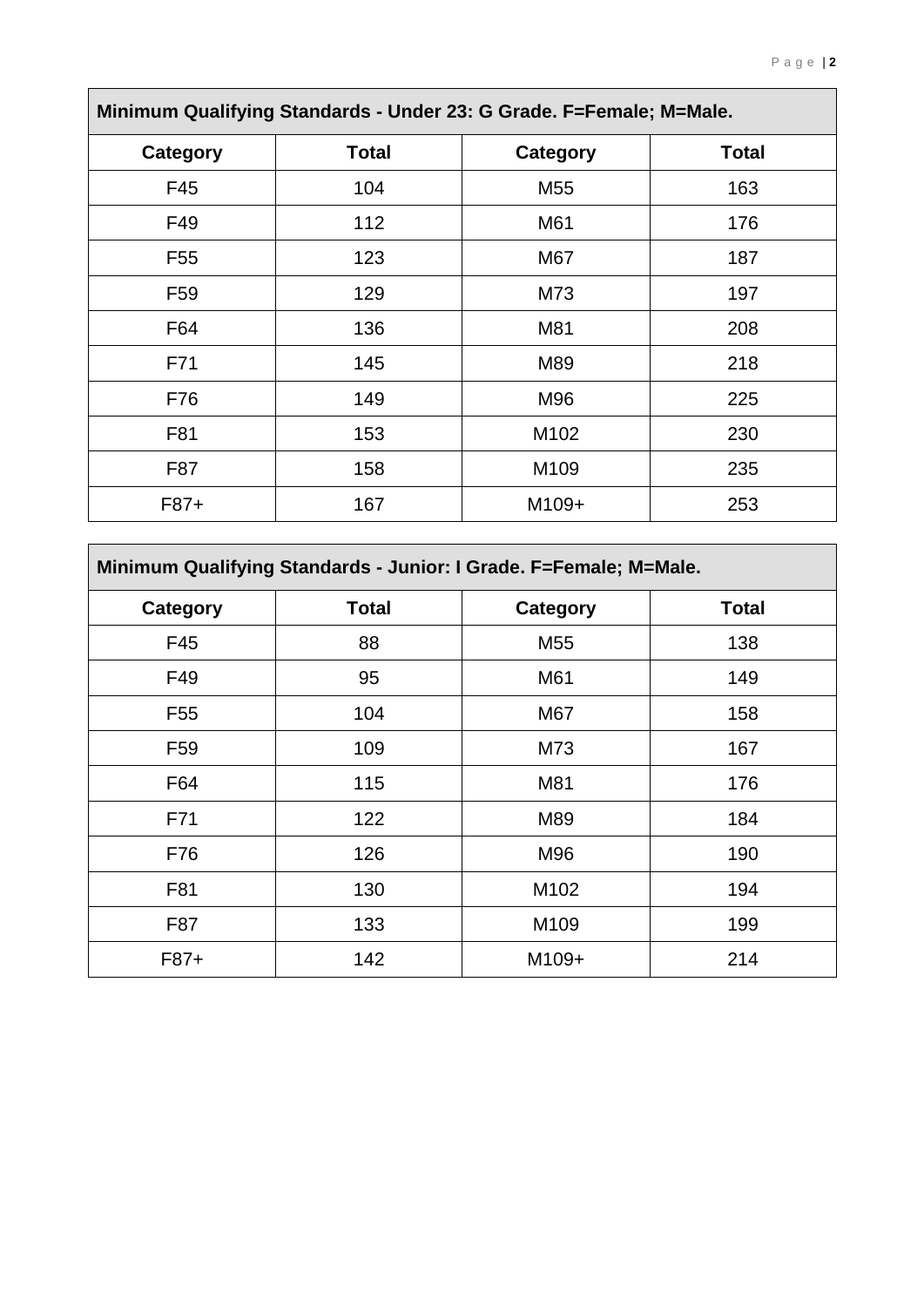## **REGULATIONS:**

1. Individual entries must be submitted to the respective State Association with payment by the date specified by the State Association.

| Weightlifting ACT Inc                      | weightliftingACT@gmail.com   |
|--------------------------------------------|------------------------------|
| Northern Territory Weightlifting Assoc Inc | office@ntwa.net.au           |
| NSW Weightlifting Assoc Limited            | info@nswweightlifting.com.au |
| Queensland Weightlifting Assoc Inc         | qwa@qwa.org                  |
| Victorian Weightlifting Assoc Inc          | office@vicweightlifting.com  |
| Weightlifting Tasmania Inc                 | office@weightliftingtas.com  |
| Weightlifting Western Australia Inc        | secretary@wwa.org.au         |

- 2. The State Association must enter all preliminary entrant and team details ONLINE via their State Administration portal on the AWF website no later than Friday 15 July 2022.
- 3. Athletes must produce Photo ID that clearly indicates their Date of Birth and State of Residence at the weigh-in. Failure to produce valid ID at the weigh-in will result in the athlete not being permitted to contest the event.
- 4. Athletes may compete in the category in which they have achieved qualification or move up to a heavier category if they have achieved a Total within the qualifying period that meets or exceeds the minimum qualifying standard for the heavier category. Athletes may move down to a lighter category only if they have achieved the minimum qualifying standard for the lighter category while actually competing in that category. The final category must be declared at the verification of final entries via the AWF Online Verification System before 12:00 (noon) AEST on Wednesday 24th August 2022.
- 5. Each State Member can nominate a team of up to 10 qualified men (max 2/category) plus 2 reserves; and up to 10 qualified women (max 2/category) plus 2 reserves.
- 6. A State Member can enter more than 10 men in either age group provided that each lifter has achieved the relevant minimum AWF Grading Standard in an AWF sanctioned competition during the stated qualifying period for the AWF Under 23 Men's Championships and/or AWF Junior Men's Championships.
- 7. A State Member can enter more than 10 women in either age group provided that each lifter has achieved the relevant minimum AWF Grading Standard in an AWF sanctioned competition during the stated qualifying period for the AWF Under 23 Women's Championships and/or AWF Junior Women's Championships.
- 8. Where a State Member enters more than 10 qualified men and/or more than 10 qualified women in either age group, at the Verification of Final Entries, the State Member must nominate the 10 men (max 2 per category) and/or 10 women (max 2 per category) who will constitute the State Team for the AWF Under 23 Championships and/or the AWF Junior Championships. The additional qualified lifters can compete in the relevant Championships, win medals and any other individual awards, but cannot gain points for the State Team.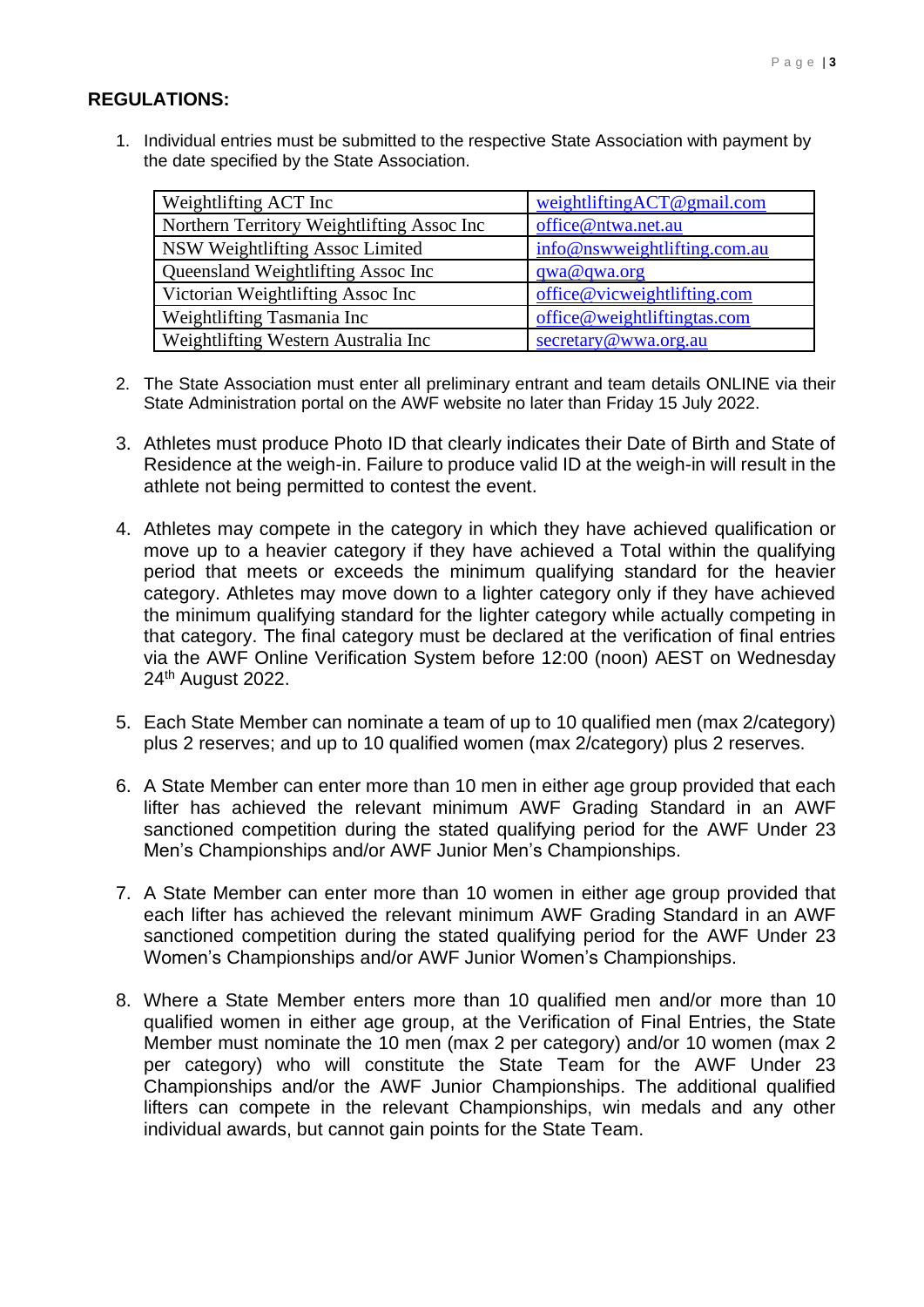- 9. Verification of Final Entries must be completed no later than 12:00 (noon) AEST on Wednesday 24<sup>th</sup> August 2022 via the AWF Online Verification System. The online verification system allows State Associations to finalise their entries by designating lifters as "Team" or "Individual" or "Withdrawn"; and make changes to the athletes' bodyweight category (where permitted) and/or entry total.
- 10.The classification of each State team is calculated by adding the points allocated to each team member named at the final verification of entries according to the following scale:

| <b>Placing in Competition</b>       | <b>Team Classification</b> |
|-------------------------------------|----------------------------|
| Gold                                | <b>28 points</b>           |
| <b>Silver</b>                       | 25 points                  |
| <b>Bronze</b>                       | 23 points                  |
| 4thPlace                            | 22 points                  |
| 5 <sup>th</sup> Place               | 21 points                  |
| 6 <sup>th</sup> Place               | 20 points                  |
| 7 <sup>th</sup> Place               | 19 points                  |
| 8 <sup>th</sup> Place               | 18 points                  |
| 9 <sup>th</sup> Place               | 17 points                  |
| 10th Place                          | 16 points                  |
| 11 <sup>th</sup> Place              | 15 points                  |
| 12 <sup>th</sup> Place              | 14 points                  |
| $13th$ Place                        | 13 points                  |
| 14th Place                          | 12 points                  |
| 15 <sup>th</sup> Place              | 11 points                  |
| 16th Place                          | 10 points                  |
| 17th Place                          | 9 points                   |
| $18th$ Place                        | 8 points                   |
| $19th$ Place                        | 7 points                   |
| 20 <sup>th</sup> Place              | 6 points                   |
| 21 <sup>st</sup> Place              | 5 points                   |
| 22 <sup>nd</sup> Place              | 4 points                   |
| 23rd Place                          | 3 points                   |
| $\overline{24}$ <sup>th</sup> Place | 2 points                   |
| 25 <sup>th</sup> Place              | 1 point                    |

- 11.**Placing & Points** will be calculated from **Totals** only.
- 12.The 20kg Rule (IWF TCRR 6.6.5) **will not** apply in this event.
- 13.Any athlete not registering a result in the Snatch **will not** be allowed to participate in the Clean & Jerk section of the competition.
- 14.Best Lifter Awards

Trophies will be awarded to the Best Male U23; Best Male Junior; Best Female U23; Best Female Junior, as determined by the Sinclair formula.

15. **No REFUNDS** will be issued once the Preliminary Starting List has been published.